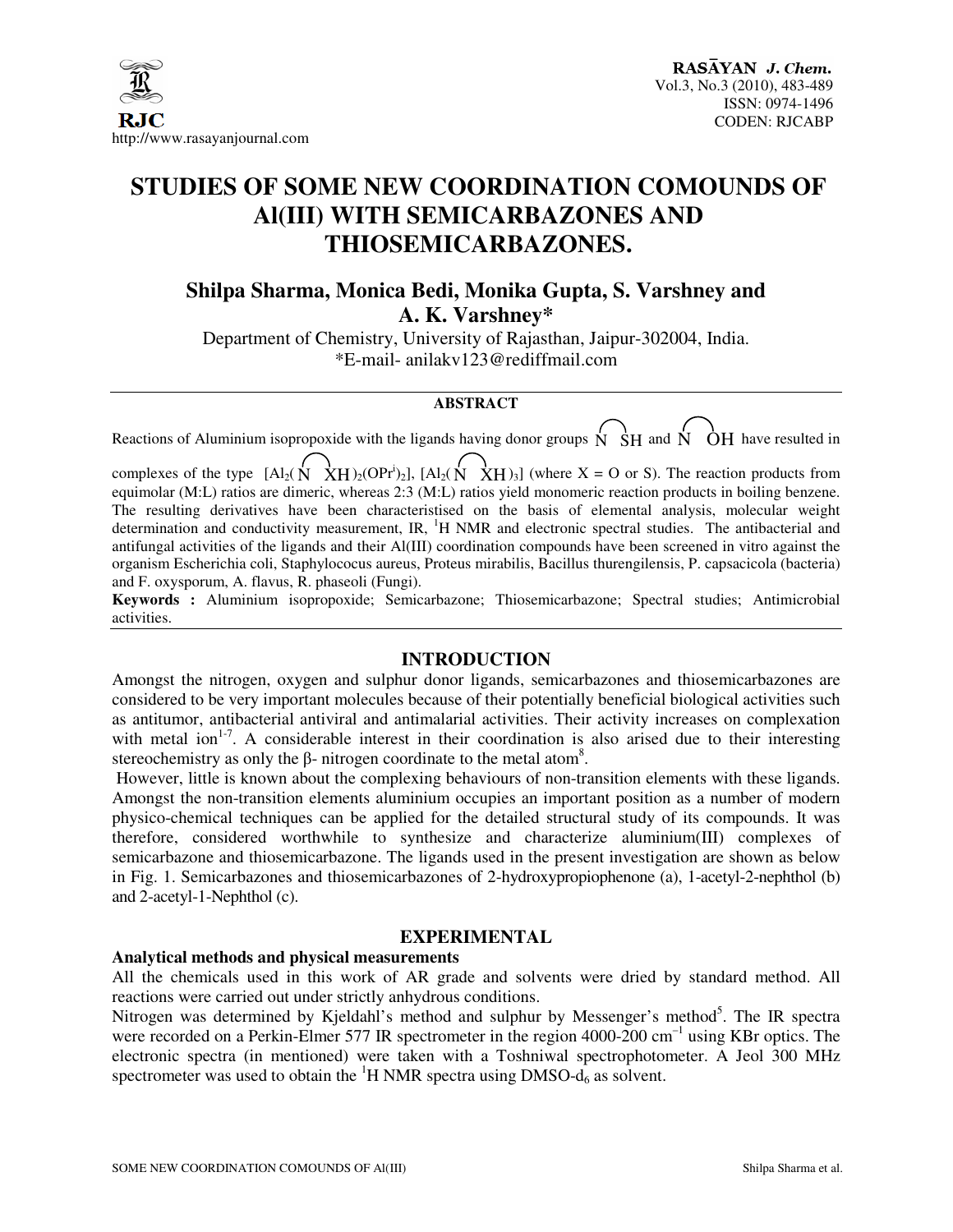Molar conductance measurements were made in anhydrous dimethyl formamide at  $36\pm1^{\circ}$ C using a model 305 systronics conductivity bridge. Molecular weight determinations were carried out by the Rast Camphor Method.

### **Antibacterial and Antifungal Test**

*In vitro* antibacterial and antifungal activities of the ligands and the complexes were tested using the paper disc diffusion method<sup>4</sup> at a concentration of 100 ppm. Streptomycin was used as reference compound for antibacterial activities *Escherichia coli, Staphylococus aureus,P.capacicola*(Bacteria) *F. oxysporum, A. flavus, R. phaseoli* (Fungi).

#### **Synthesis of ligands**

The Schiff bases were synthesized by the condensation of 2-hydroxypropiophenone, 1-acetyl-2-nephthol, 2-acetyl-1-nephthol with semicarbazide hydrochloride and thiosemicarbazide in 1:1 molar ratio using ethanol as reaction medium. The solution was refluxed on a water bath for 2h and then allowed to cool at room temperature. The crystalline solids were separated out and purified by recrystallization from the same solvent. The list of ligands is given in the Table-1.

#### **Synthesis of Aluminuim(III) Compounds**

A weighed amount of Aluminium(III) isopropoxide was added to the calculated amount of Schiff bases in a molar ratio 1:1 and 2:3 molar ratio in dry benzene and refluxed under a fractionating column. The isopropanol liberated during the reaction by deprotonation of the ligand was removed azotropically with benzene. After the complexation of the reaction the products were dried under reduced pressure and analysed. The purity of the compounds was checked by TLC using silica gel-G as an adsorbent. The physical properties and analytical data are recorded in Table-2.



 *(Where X = O or S)*   $(O = Semicarbazone)$ (S = Thiosemicarbazones)

Fig.-1: Semicarbazone and thiosemicarbazone used as ligands in this work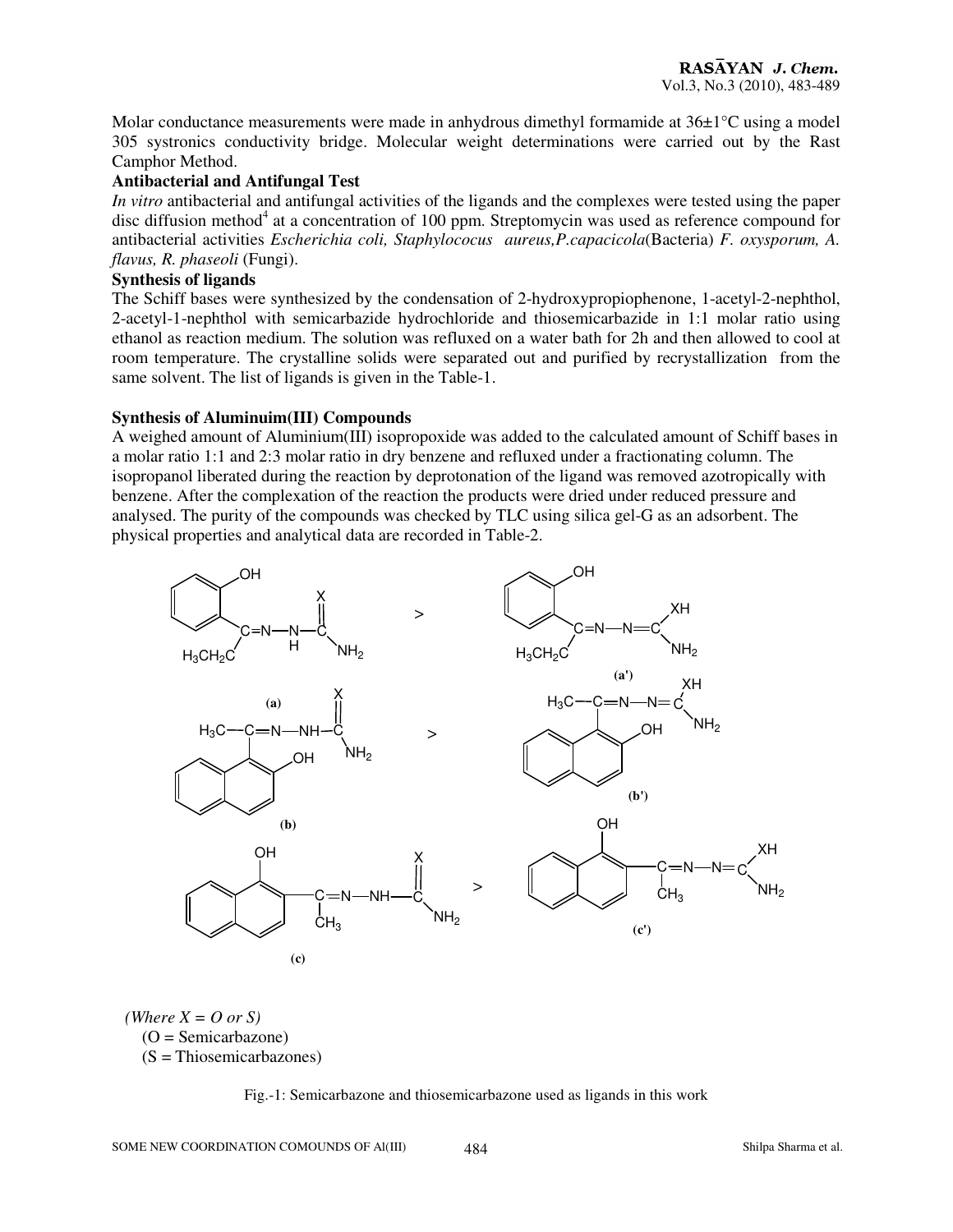#### **RESULTS AND DISCUSSION**

All the newly synthesized aluminum complexes are coloured solids, stable to  $\sim$ 200 $\degree$ C, undergoing decomposition above this temperature and soluble in most common organic solvents. The 1:1 products are hygroscopic and dimeric in boiling benzene, the dimerization possibly taking place through the

bridging isopropoxy groups<sup>6,7</sup> (Fig. 2). In these compound  $[(Pr^iO)Al(O \ N \ X)]_2$  obtained by treating  $AI(OPr<sup>i</sup>)<sub>3</sub>$  with equimolar bibasic tridentate Schiff bases, in two aluminum atoms appear to exist in the pentacoordinated environment.



 $(X = O \text{ or } S)$ 

Fig.-2 : Proposed structure of monoisopropoxy aluminium Schiff bases complex

Although such a state is uncommon in case of aluminium, it has been claimed to  $exist<sup>8-10</sup>$ . The reaction of Al(OPr<sup>i</sup>)<sub>3</sub> with bibasic tridentate (Fig. 1a, b &c) Schiff bases in a 2:3 (M:L) ratio lead to the isolation of tris Schiff base derivatives (Fig. 3). These are quite stable in the open atmosphere. On account of their apparent monomeric nature in boiling benzene, the aluminium atoms acquire a four coordination member in the products of bibasic tridentate Schiff base complexes.

Molecular weight measurements in boiling benzene show the complexes to be dimeric. Results of

elemental analysis and physical characteristics of the resulting products are given in Table-1.

A comparative study of 1:1 and 2:3 aluminium complexes shows that as expected the 1:1 complexes are more reactive and less stable than the 2:3 complexes. This is probably due to the presence of the isopropoxy group in the former case and on account of which the product dimerizes.

In 2:3 complexes, however there is no isopropoxy group present either to undergo dimerization or replacement reaction with a suitable ligand moiety. Moreover, these are planner ligand molecules with highly conjugated chelate rings and these further enhance the stability of the molecules.

### **Electronic Spectra**

Two intense maxima were observed in the ligands at 250 nm and 315 nm. These bands are fully consistent with the typical spectrum of semicarbazones and thiosemicarbazones (cyclic form) and may be attributed to the  $\Phi$ -  $\Phi^*$ <sup> $\Box$ </sup> and  $\pi$ -  $\pi^*$  benzenoid transitions. In the corresponding 2:3 aluminium complexes (Fig. 3) an additional band around 400 nm is observed This new band may be assigned to either the n- $\pi$ <sup>\*</sup> transitions or the  $\pi$ -  $\pi$ <sup>\*</sup> transitions of the double bond of the azomethine group.

#### **IR Spectra**

In the IR spectra of the ligands, a very strong and sharp band in the region  $3260-3390$  cm<sup>-1</sup> is observed and this may be attributed to the *v*(NH) stretching vibration of semicarbazones and thiosemicarbazones (Fig.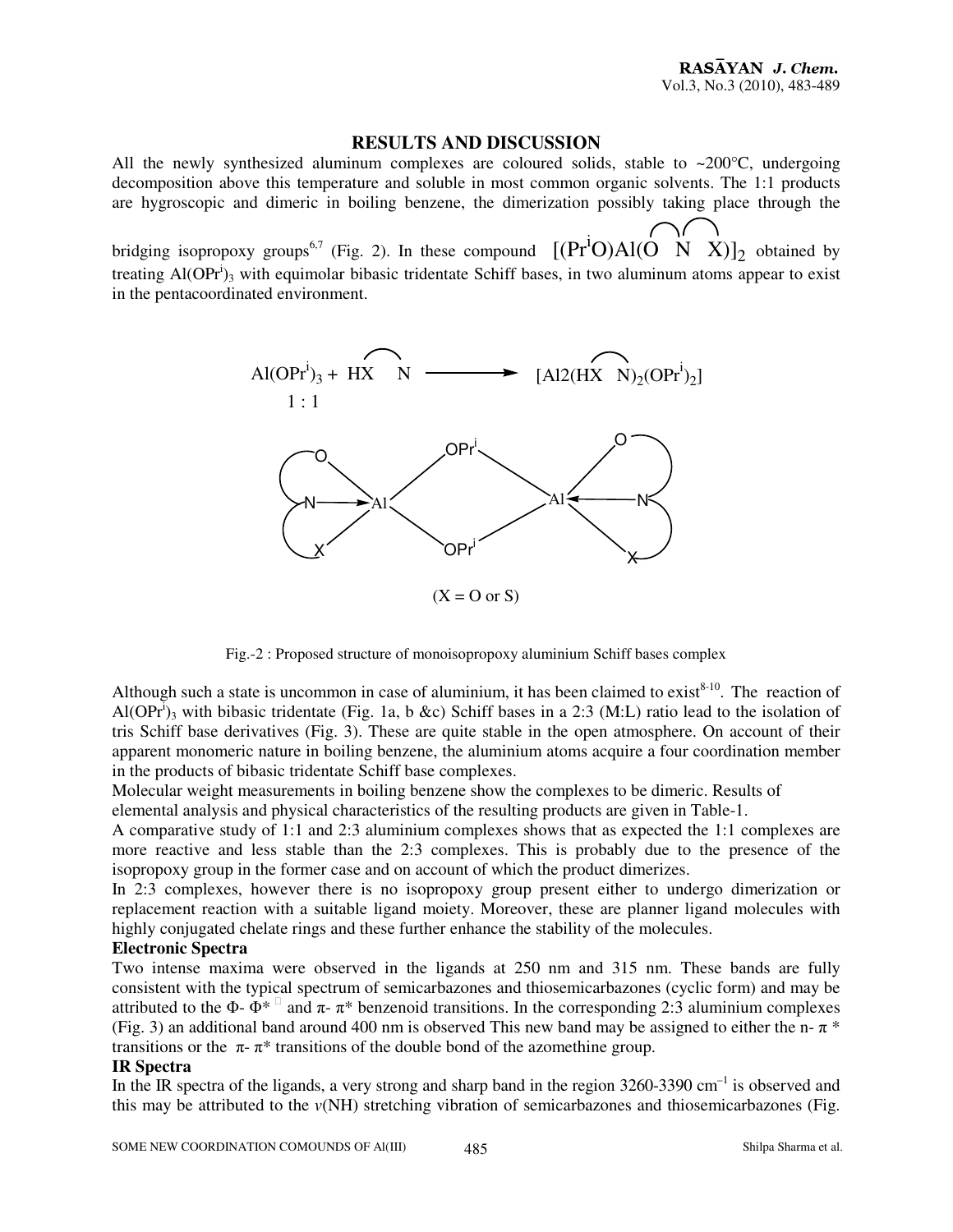1). A broadening in this band in the ligand indicates a probable association of  $vN-H$  with phenolic OH vibration. This band does not exist in the aluminium complexes suggesting chelation through nitrogen of the azomethine group<sup>11</sup>. The appearance of a sharp band around  $1610 \text{ cm}^{-1}$  in the aluminium complexes may be attributed to a coordinated  $\geq C=N$  group. Several new bands in the region 700-300 cm<sup>-1</sup> are observed in the aluminium complexes<sup>12-16</sup> and these may be attributed to the different vibrational modes of Al–O (760-610 cm<sup>-1</sup>) Al–N (570-420 cm<sup>-1</sup>) and Al–S (410-300 cm<sup>-1</sup>) bonds. These frequency are listed in Table-3.



Fig.-3 : Possible structure of bisaluminium tris Schiff base complexes

#### **<sup>1</sup>H NMR Spectra**

The ligands showed a signal at  $\delta \sim 8.55$  ppm assignable to azomethine proton [CH=N]. The downfield in the spectra of aluminium complexes indicated coordination through the azomethine nitrogen to the aluminium atom resulting in the formation of a coordinate Al‹―N linkage.

Further, the azomethine proton H  $\left( \begin{array}{c} -C=N \ -\end{array} \right)$  signal at  $\delta$  8 ppm in the ligand, shifts downfield in the

aluminium complexes. This indicates metal azine interaction in chelate ring $17,18$ .



Fig.-4 : Complexes of Aluminium with 2-hydroxy propiyophenone semicarbazone

#### **Antibacterial Results**

All the Aluminium(III) coordination compounds were tested against gram positive and gram negative bacteria. The result shows that all the complexes were active against gram positive bacteria while less active against *E. coli,* which is gram negative.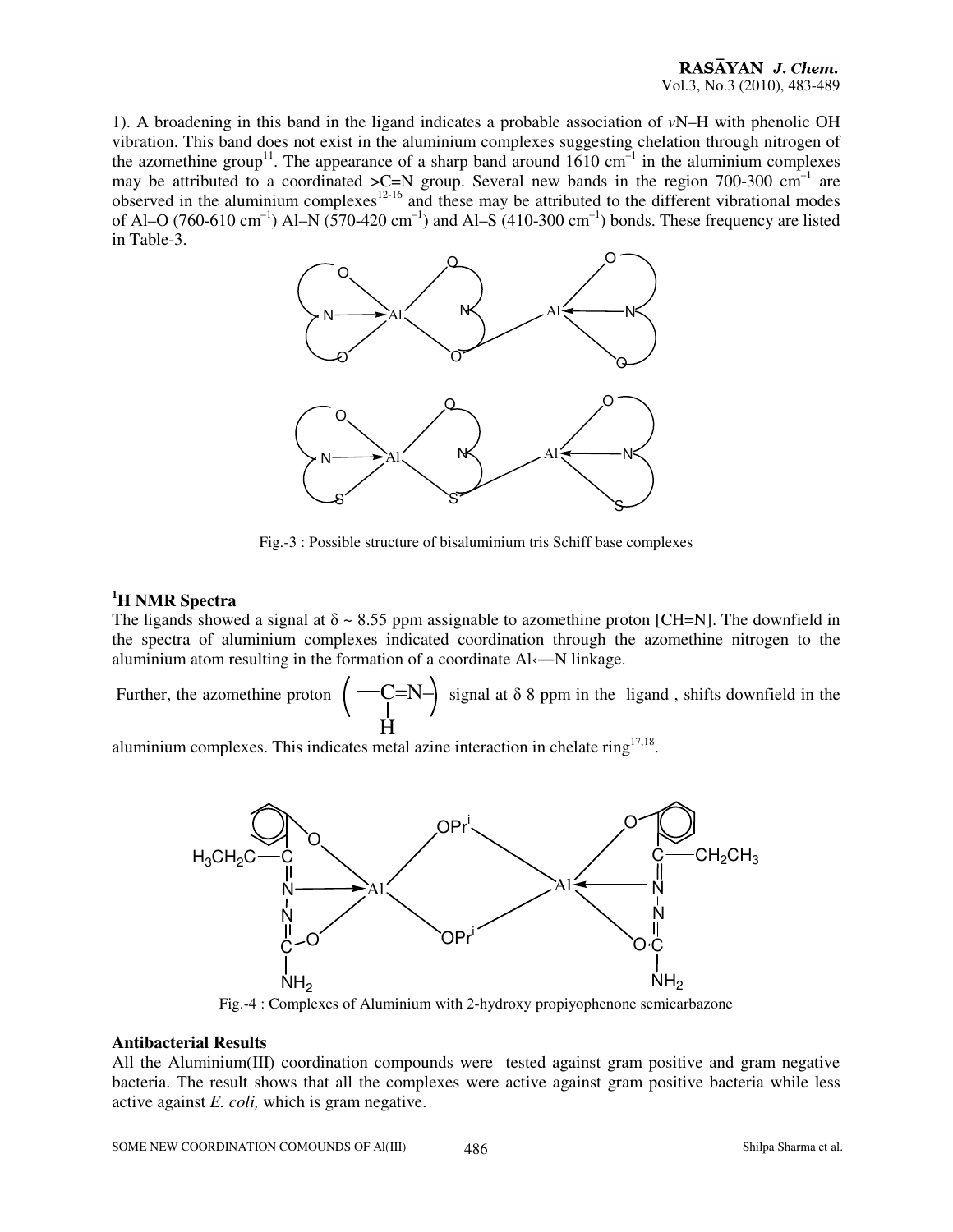The result further show that complexes were more active than the ligands<sup>19-21</sup> which indicates that metallation increases the activity.

### **CONCLUSION**

A comparative study of 1:1 and 2:3 aluminium complexes shows that as expected the 1:1 complexes are more reactive and less stable than the 2:3 complexes. This is probably due to the presence of the isopropoxy group in the former case and on account of which the product dimerizes.

In 2:3 complexes, however there is no isopropoxy group present either to undergo dimerization or replacement reaction with a suitable ligand moiety. Moreover, these are planner ligand molecules with highly conjugated chelate rings and these further enhance the stability of the molecules. The result further show that complexes were more active than the ligands which indicates that metallation increases the activity.

### **ACKNOWLEDGEMENTS**

The authors are thankful to the Head, Department of Chemistry, University of Rajasthan, Jaipur for providing laboratory facilities and constant encouragement. Shilpa Sharma and Monica Bedi are thankful to CSIR New Delhi for providing financial assistance. AKV and SV are thankful to UGC, Bhopal for providing financial assistance.

#### **REFERENCES**

- 1. A.E.Liberta ,and D.X.West, *BioMetals*,**5**,121 (1992).
- 2. D.X.West, S.B.Padhye, and P.B.Sonawane ,*Struct. Bonding*, **76**,1 (1991).
- 3. M.J.M.Campbell,*Coord. Chem..Rev.* ,**15** ,279 (1975).
- 4. M.C.Lin, T.S.Lin, and A.C.Sartorelli,*J.Med.Chem.,* **35**,3672 (1992).
- 5. D.X.West,A.E.Liberta,K.G.Rajendran, and I.H.Hall ,*Anti-cancer Drugs*,**4** ,241 (1993).
- 6. I.H.Hall,M.C.Miller III, and D.X.West ,*Metal-basesd Drugs*,**4**,89 (1997).
- 7. A.G.Quirga, and C.N.Ranninger ,*Coord. Chem.Revs* .,**248,**119 (2004).
- 8. D.Lui ,and Kwasniewska, *Bull. Environm. Toxicol.,* **27**,289 (1981).
- 9. H.H. Waung, and K.M. Huri, *J. Organometal. Chem*., **6**,504 (1966).
- 10. R.N. Prasad ,and J.P. Tandon, *J. Inorg. Nucl. Chem*., **36**,1473 (1974).
- 11. R.N. Prasad,and J.P. Tandon*,Z. Naturforsch,* **28B**,63 (1973).
- 12. V.J. Shiner Jr., and D. Wittaker, *J. Am. Chem. Soc.,* **87**,843 (1965).
- 13. J.K. Ruff ,and M.F. Hawthorne, *J. Am. Chem. Soc*., **82**,2141 (1960).
- 14. N.R. Fetter, B. Bartocha, F.E. Brinckman Jr., and D.W. Moore, *Canad, J. Chem.,* **41**,1359 (1963).
- 15. M. Nath, and S. Goyal, *Bull. Chem. Soc. Japan*, **69**,605 (1996).
- 16. M.D. Hobday, and T.D. Smith*, J. Chem. Soc***., 31A**,1549 (1971).
- 17. A.K. Varshney, and J.P. Tandon, *Polyhedron*, **5**,1853 (1986).
- 18. A.K. Varshney, J.P. Tandon, and A.J. Crowe ,*Polyhedron,* **5**,739 (1986).
- 19. P.F.R. Ewings, P.G. Harison, and A. Mamgia, *J. Organomet. Chem*.,**114**,35 (1976).
- 20. A.K. Varshney, S. Varshney, and H.L. Singh, *Bull. Pol. Acad. Chem. Science*, **45**,373 (1997).
- 21. M.P. Koef , and Prog. Clin., *Bio. Chem. Med*.,**10**,151 (1989).
- 22. M. Vazquez, M.R. Bermjo, M. Fond, A. Deibe Garcia, A.M. Gondez, and R. Pedrido, *Appl. Organomet Chem*., **16**,465 (2002).
- 23. C. Pettinari, F. Marchetti, A. Cingolani ,and S. Bartolani, *Polyhedron*, **15**,1263 (1996).
- 24. J. G. Horsfall, "Fungicides and their action" in: Chronica Botanica, Walthan, Massachusetts, (1945)
- 25. H. L. Singh, B. Khungar, U.D. Tripaathi, and A.K. Varshney, *Main Group Met. Chem.,* **24**,5 (2001).
- 26. R. Maheshwari, S. Sharma, M. Bedi, S. Varshney, and A.K. Varshney, *Polish J. Chem*., **82**,1361- 1365 (2008).
- 27. A.Sexena ,and J.P.Tandon,*Polyhedron*,**3**,681 (1984).
- 28 M.R.Maurya, A. Kumar, A.R. Bhat, A. Azam, C. Bader, D. Rehder, *Inorg Chem*.,**45**, 1260(2006).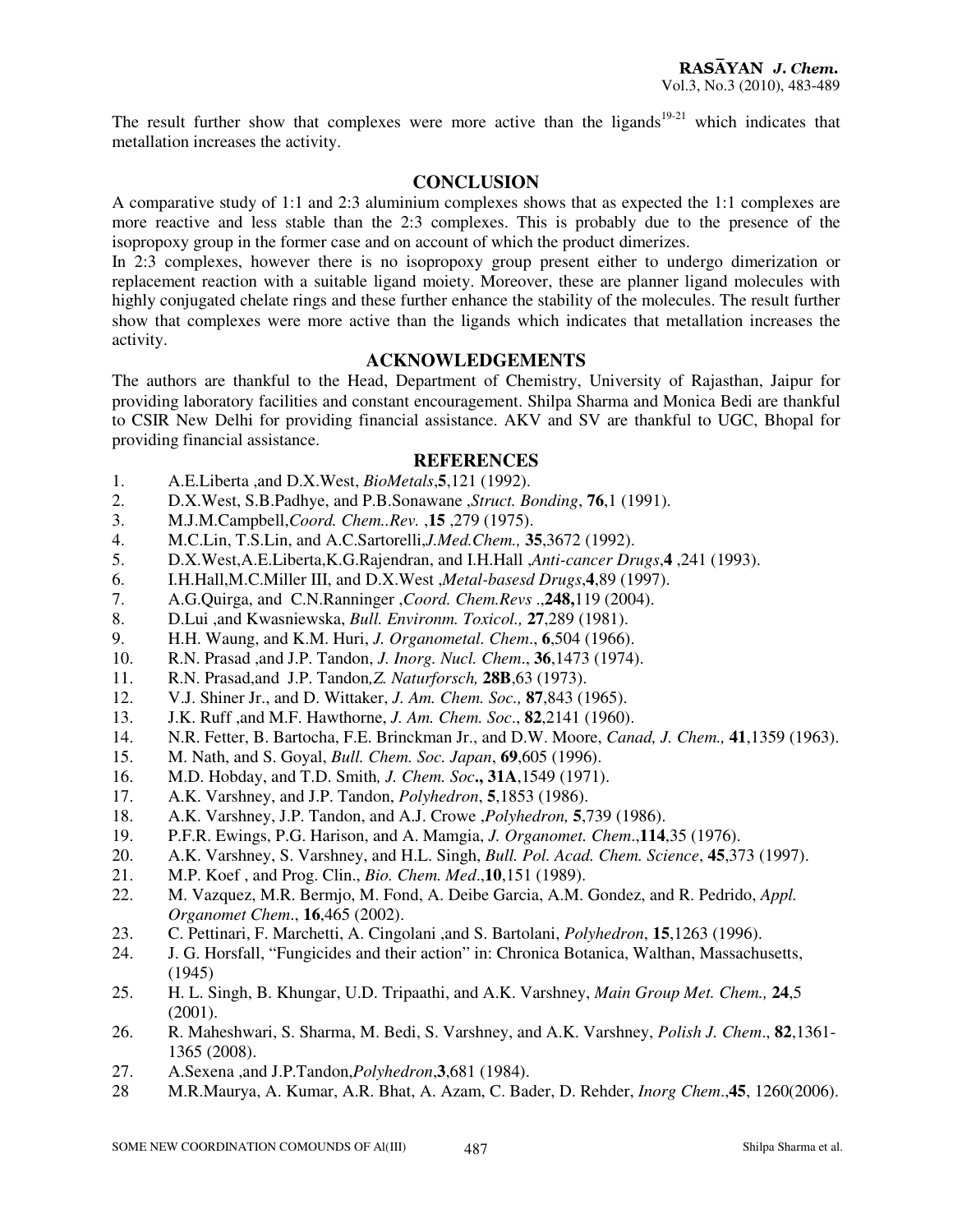- 29. L.Pellerito, and L. Nagy, *Coord. Chem. Rev*., 224(2002).
- 30. M.R.Maurya, A. Kumar, A.R. Bhat, A. Azam, C. Bader, and D. Rehder, *Inorg Chem*., **45**,1260(2002).
- 31. L.ª Papathanasis, M.A.ª Demertzis, P.N.ª Yadav, D.K.ª Demertzi, C.ª Prentjas, A.<sup>b</sup> Castmeiaras, , S.<sup>a</sup> Skoulika and D.X.West, *Inorganica Chimica Acta*, 357, 4113(2004).
- 32. T. Sedaghat and F. Jalilian *J.Iran. Chem*.*Soc.,* **6**,271(2009).

#### (Received: 2 August 2010 Accepted: 18 August 2010 RJC-611)

| Ligands                                       | Colour $&$   | M.P.            | Analysis $(\%)$ |          |                |          | M. Wt.   |
|-----------------------------------------------|--------------|-----------------|-----------------|----------|----------------|----------|----------|
|                                               | <b>State</b> |                 | C               | H        | $\overline{N}$ | S        | Found    |
|                                               |              |                 | Found           | Found    | Found          | Found    | (Calcd.) |
|                                               |              |                 | (Calcd.)        | (Calcd.) | (Calcd.)       | (Caled.) |          |
| 2-hydroxypropiyophenone semicarbazones        | Light        | $160^{\circ}$ C | 57.0            | 7.0      | 18.0           |          | 209.50   |
| $(L1H) (C10H15N3O2)$                          | yellow       |                 | (57.39)         | (7.2)    | (20.0)         |          | (209.24) |
|                                               | solid        |                 |                 |          |                |          |          |
| 2-hydroxypropiyophenone $(L2H)$               | Dark         | $178^{\circ}$ C | 52.5            | 6.5      | 18.2           | 14.0     | 230.00   |
| thiosemicarbazones $(C_{10}H_{15}N_3OS)$      | yellow       |                 | (53.32)         | (6.7)    | (18.6)         | (14.2)   | (225.21) |
|                                               | crystal      |                 |                 |          |                |          |          |
| 1-acetyl-2-nephthol semicarbazone $(L^3H)$    | Brown        | $156^{\circ}$ C | 62.5            | 5.9      | 16.5           |          | 247.55   |
| $(C_{13}H_{17}N_3O_2)$                        | solid        |                 | (63.13)         | (6.9)    | (16.99)        |          | (247.28) |
| 1-acetyl-2-nephthol thiosemicarbazone $(L4H)$ | Light        | $152^{\circ}$ C | 58.5            | 6.0      | 15.0           | 12.0     | 265      |
| $(C_{13}H_{17}N_3O_2)$                        | brown solid  |                 | (59.28)         | (6.5)    | (15.95)        | (12.15)  | (263.34) |
| 2-acetyl-1-1-nephthol semicarbazone $(L5H)$   | Yellow       | $149^{\circ}$ C | 62.0            | 5.8      | 16.0           |          | 250.00   |
| $(C_{13}H_{17}N_3O_2)$                        | solid        |                 | (63.13)         | (6.9)    | (16.99)        |          | (247.28) |
| 2-acetyl-1-nephthol thiosemicarbazone $(L6H)$ | Pale yellow  | $164^{\circ}$ C | 59.0            | 6.0      | 14.0           | 11.5     | 265.00   |
| $(C_{13}H_{17}N_3O_2)$                        | solid        |                 | (59.28)         | (6.5)    | (15.95)        | (12.15)  | (263.34) |

Table-1 : Analytical and Physical Properties of Ligands

Table-2: Synthesis new coordination compounds of Aluminuim(III) isopropoxide with Semicarbazones and thiosemicarbazones.

| Reactant<br>metal                  | Ligand                                     | Molar<br>ratio | Product                                               | Colour<br>and<br><b>State</b> | M.P.<br>$C^{\circ}$      | Mol. wt.<br>found<br>(Caled.) | % Analysis found (Calcd.) |                          |                         |
|------------------------------------|--------------------------------------------|----------------|-------------------------------------------------------|-------------------------------|--------------------------|-------------------------------|---------------------------|--------------------------|-------------------------|
|                                    |                                            |                |                                                       |                               |                          |                               | NFound<br>(Caled.)        | SFound<br>(Calcd.)       | AlFoun<br>d<br>(Calcd.) |
| Al(OPr <sup>1</sup> ) <sub>3</sub> | $C_{10}H_{15}N_3O_2$<br>(L <sup>1</sup> H) | 1:1            | $[(PriO)Al(C10H14N3O2)]2$                             | Yellow<br>solid               | 192                      | 585.0<br>588.42               | 14.0<br>(14.28)           |                          | 9.0<br>(9.1)            |
| Al(OPr <sup>i</sup> ) <sub>3</sub> | $C_{10}H_{15}N_3O_2$<br>$(L^1H)$           | 2:3            | $(C_{10}H_{14}N_3O_2)$ ] <sub>3</sub> Al <sub>2</sub> | Orange<br>solid               | $\overline{\phantom{a}}$ | 675.0<br>(680.65)             | 18.5<br>(18.51)           | $\overline{\phantom{a}}$ | 7.9<br>(7.92)           |
| Al(OPr <sup>i</sup> ) <sub>3</sub> | $C_{10}H_{15}N_3OS$<br>$(L^2H)$            | 1:1            | $[(Pr1O)Al(C10H14N3OS)]2$                             | Yellow<br>solid               | $\overline{\phantom{a}}$ | 620.5<br>(620.42)             | 13.5<br>(13.54)           | 10.30<br>(10.31)         | 8.6<br>(8.69)           |
| Al(OPr <sup>1</sup> ) <sub>3</sub> | $C_{10}H_{15}N_3OS$<br>$(L^2H)$            | 2:3            | $(C_{10}H_{14}N_3OS)]_3 Al_2$                         | Orange<br>solid               | 180                      | 710.0<br>(726.65)             | 17.32<br>(17.34)          | 13.20<br>(13.21)         | 7.4<br>(7.42)           |
| Al(OPr <sup>i</sup> ) <sub>3</sub> | $C_{13}H_{17}N_3O_2$<br>$(L^3H)$           | 1:1            | $[(Pr1O)Al(C13H16N3O2)]2$                             | <b>Brown</b><br>solid         |                          | 630.5<br>(638.44)             | 13.00<br>(13.16)          |                          | 8.4<br>(8.45)           |
| Al(OPr <sup>1</sup> ) <sub>3</sub> | $C_{13}H_{17}N_3O_2$<br>$(L^3H)$           | 2:3            | $(C_{13}H_{16}N_3O_2)]_3 Al_2$                        | <b>Brown</b><br>semi<br>solid | $\overline{\phantom{a}}$ | 810.0<br>(819.78)             | 15.0<br>(15.37)           | $\overline{\phantom{a}}$ | 6.5<br>(6.58)           |
| Al(OPr <sup>1</sup> ) <sub>3</sub> | $C_{13}H_{17}N_3O_2$<br>$(L^4H)$           | 1:1            | $[(Pr1O)Al(C13H16N3OS)]2$                             | <b>Brown</b><br>solid         | $\overline{\phantom{a}}$ | 665.0<br>(670.44)             | 12.5<br>(12.53)           | 9.5<br>(9.5)             | 8.0<br>(8.04)           |
| Al(OPr <sup>i</sup> ) <sub>3</sub> | $C_{13}H_{17}N_3OS$<br>$(L^4H)$            | 2:3            | $(C_{13}H_{16}N_3OS)]_3 Al_2$                         | Brown<br>semi                 | $\overline{\phantom{a}}$ | 865.0<br>(867.78)             | 14.5<br>(14.52)           | 11.00<br>(11.06)         | 6.2<br>(6.21)           |